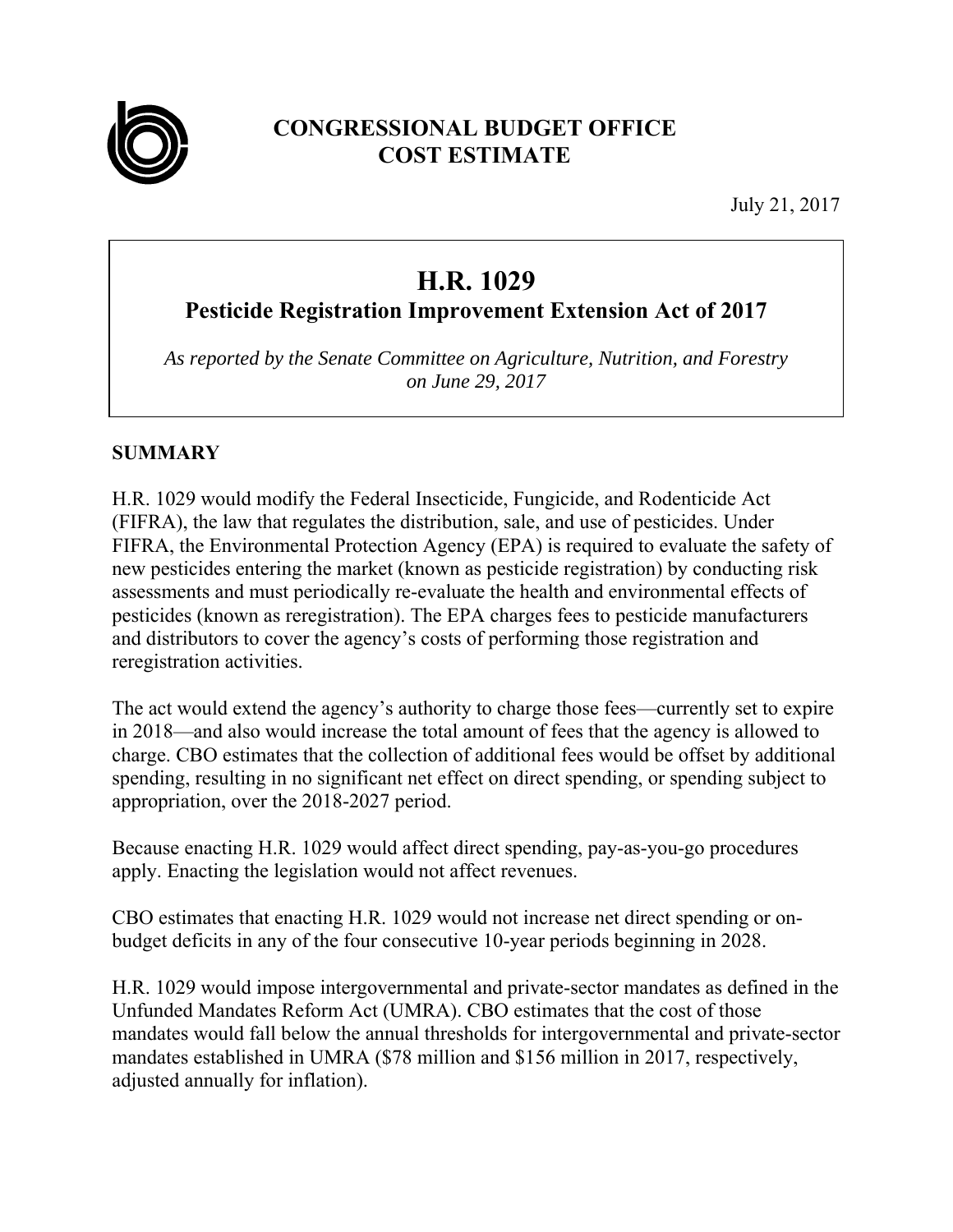### **ESTIMATED COST TO THE FEDERAL GOVERNMENT**

The estimated budgetary impact of H.R. 1029 is shown in the following table. The costs of this legislation fall within budget function 300 (natural resources and environment).

|                                   | By Fiscal Year, in Millions of Dollars<br>2017-2017-             |  |  |                                                                  |  |  |  |  |  |  |          |          |              |
|-----------------------------------|------------------------------------------------------------------|--|--|------------------------------------------------------------------|--|--|--|--|--|--|----------|----------|--------------|
|                                   |                                                                  |  |  | 2017 2018 2019 2020 2021 2022 2023 2024 2025 2026 2027 2022 2027 |  |  |  |  |  |  |          |          |              |
|                                   |                                                                  |  |  |                                                                  |  |  |  |  |  |  |          |          |              |
|                                   | <b>INCREASES OR DECREASES (-) IN DIRECT SPENDING<sup>a</sup></b> |  |  |                                                                  |  |  |  |  |  |  |          |          |              |
| <b>Estimated Budget Authority</b> |                                                                  |  |  | $-7$ $-6$ $-5$ $18$ 0                                            |  |  |  |  |  |  | $\theta$ | $\theta$ | $\mathbf{0}$ |

a. In addition, CBO estimates that spending subject to appropriation would net to zero over the 2017-2022 period.

#### **BASIS OF ESTIMATE**

For this estimate, CBO assumes that the legislation will be enacted late in 2017 and that the necessary amounts will be appropriated each year beginning in 2018.

Activities related to registering pesticides are funded with fees that may only be collected if authorized in appropriation acts, while activities related to reregistering pesticides are funded with fees that can be collected and spent without further appropriation. Because of differences in the authorized uses of fees collected for registration and reregistration activities, and based on differences in historical outlay patterns from their respective funds, the EPA generally spends registration fees more quickly than reregistration fees.

#### **Spending Subject to Appropriation**

H.R. 1029 would extend the authority for the EPA to collect fees for registering new pesticides entering the market through 2022 and also would increase the level of those fees. In 2016, the EPA collected \$17 million in pesticide registration fees and spent approximately \$19 million (including some fees collected in previous years).

Based on information from the EPA about the number and types of pesticides that the agency expects to review in future years, and assuming appropriation action consistent with the bill, CBO estimates that under H.R. 1029 the EPA would collect \$17 million in registration fees in 2018 and \$18 million each year in 2019 and 2020. The agency's authorization to collect registration fees would begin to phase out in 2021, and the agency would cease collecting fees in 2023. In total, CBO estimates that the agency would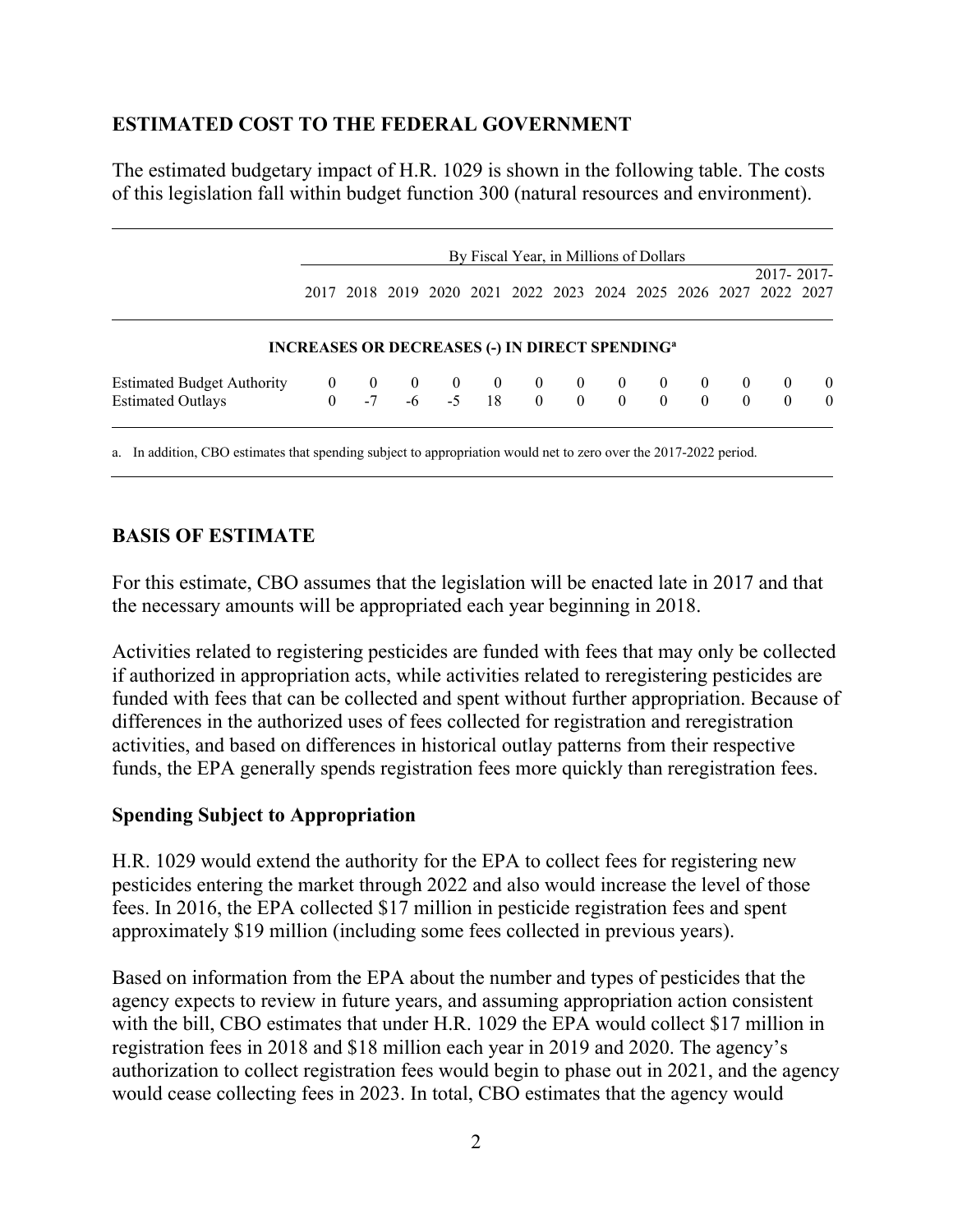collect and spend about \$69 million (or \$14 million a year, on average) in pesticide registration fees over the 2018-2022 period.

## **Direct Spending**

The EPA also periodically reviews and reregisters pesticides that are already on the market. Under FIFRA, the EPA is authorized to collect up to \$28 million each year in fees to offset the costs of those activities through 2018. The agency is authorized to spend those fees, which are recorded in the budget as reductions in direct spending, without further appropriation.

H.R. 1029 would extend the agency's authority to collect those fees through 2020 and would raise the maximum amount of fees the EPA could collect each year to \$31 million. In 2016, the EPA collected \$28 million in reregistration fees and spent \$16 million on related activities in that year.

Under H.R. 1029, CBO estimates that the EPA would collect and spend \$93 million in reregistration fees over the 2018-2027 period. CBO expects that collections would continue to exceed spending in most years. However, under the act the agency's authority to collect receipts would expire after 2020. CBO estimates that the EPA would spend the accumulated balances of fees (\$18 million) for reregistration activities in 2021.

# **PAY-AS-YOU-GO CONSIDERATIONS**

The Statutory Pay-As-You-Go Act of 2010 establishes budget-reporting and enforcement procedures for legislation affecting direct spending and revenues. The net changes in outlays that are subject to those pay-as-you-go procedures are shown in the following table.

**CBO Estimate of Pay-As-You-Go Effects for H.R. 1029, as ordered reported by the House Committee on Agriculture on February 16, 2017** 

|                                                                                     | By Fiscal Year, in Millions of Dollars |  |  |  |  |                                                             |  |  |  |  |                |            |          |
|-------------------------------------------------------------------------------------|----------------------------------------|--|--|--|--|-------------------------------------------------------------|--|--|--|--|----------------|------------|----------|
|                                                                                     | 2017                                   |  |  |  |  | 2018 2019 2020 2021 2022 2023 2024 2025 2026 2027 2022 2027 |  |  |  |  |                | 2017-2017- |          |
|                                                                                     |                                        |  |  |  |  | <b>NET INCREASE OR DECREASE (-) IN THE DEFICIT</b>          |  |  |  |  |                |            |          |
| Statutory Pay-As-You-Go Impact $0 \t -7 \t -6 \t -5 \t 18 \t 0 \t 0 \t 0 \t 0 \t 0$ |                                        |  |  |  |  |                                                             |  |  |  |  | $\overline{0}$ | $\theta$   | $\theta$ |